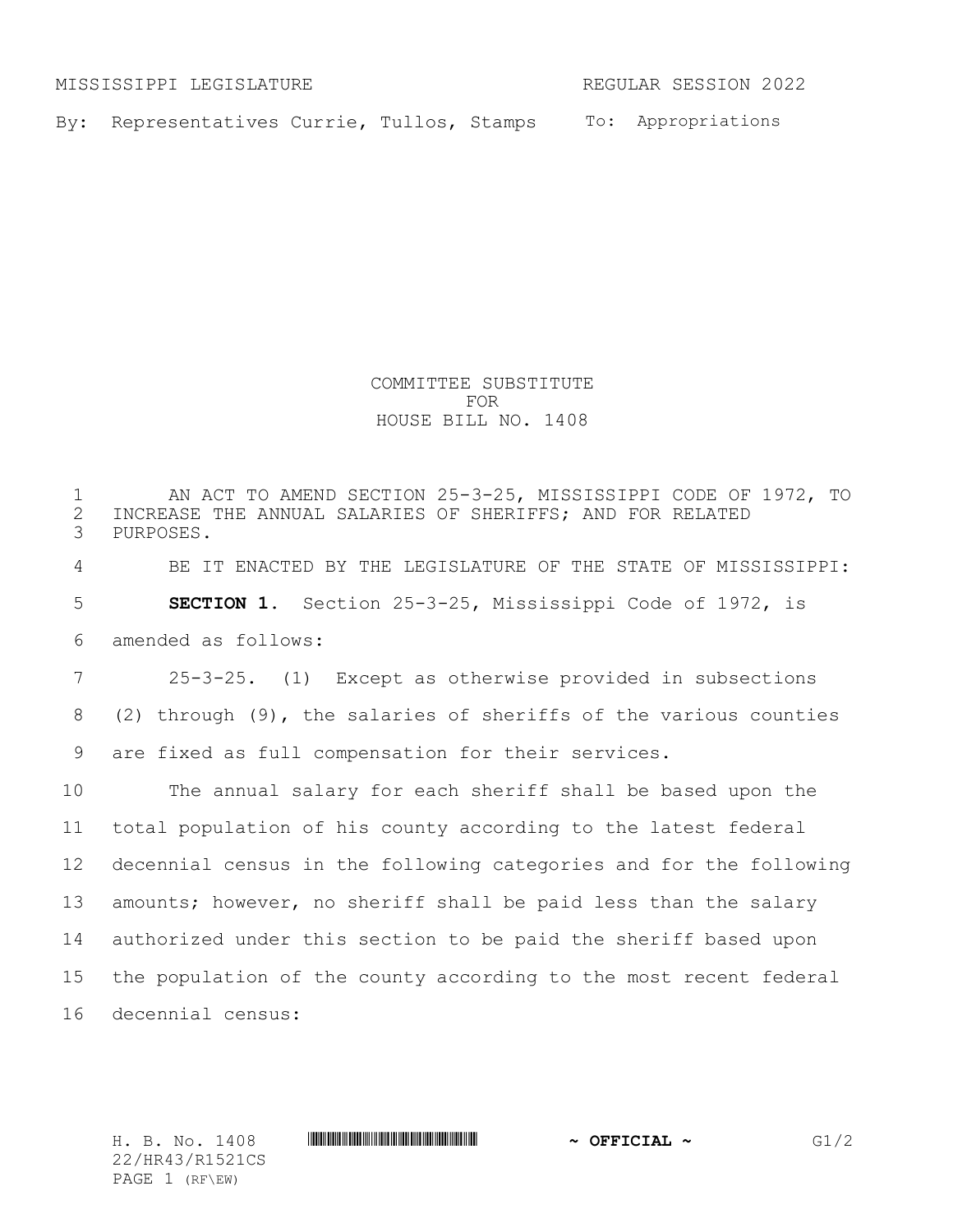(a) For counties with a total population of more than one hundred thousand (100,000), a salary of **\* \* \*** One Hundred Four Thousand Dollars (\$104,000.00).

 (b) For counties with a total population of more than forty-five thousand (45,000) and not more than one hundred thousand (100,000), a salary of **\* \* \*** Ninety-five Thousand Dollars (\$95,000.00).

 (c) For counties with a total population of more than thirty-four thousand (34,000) and not more than forty-five thousand (45,000), a salary of **\* \* \*** Ninety Thousand Dollars (\$90,000.00).

 (d) For counties with a total population of more than fifteen thousand (15,000) and not more than thirty-four thousand (34,000), a salary of **\* \* \*** Eighty-five Thousand Dollars (\$85,000.00).

 (e) For counties with a total population of not more than fifteen thousand (15,000), a salary of **\* \* \*** Eighty Thousand Dollars (\$80,000.00).

 (2) In addition to the salary provided for in subsection (1) of this section, the Board of Supervisors of Leflore County, in its discretion, may pay an annual supplement to the sheriff of the county in an amount not to exceed Ten Thousand Dollars (\$10,000.00). The Legislature finds and declares that the annual supplement authorized by this subsection is justified in such county for the following reasons:

H. B. No. 1408 \*HR43/R1521CS\* **~ OFFICIAL ~** 22/HR43/R1521CS PAGE 2 (RF\EW)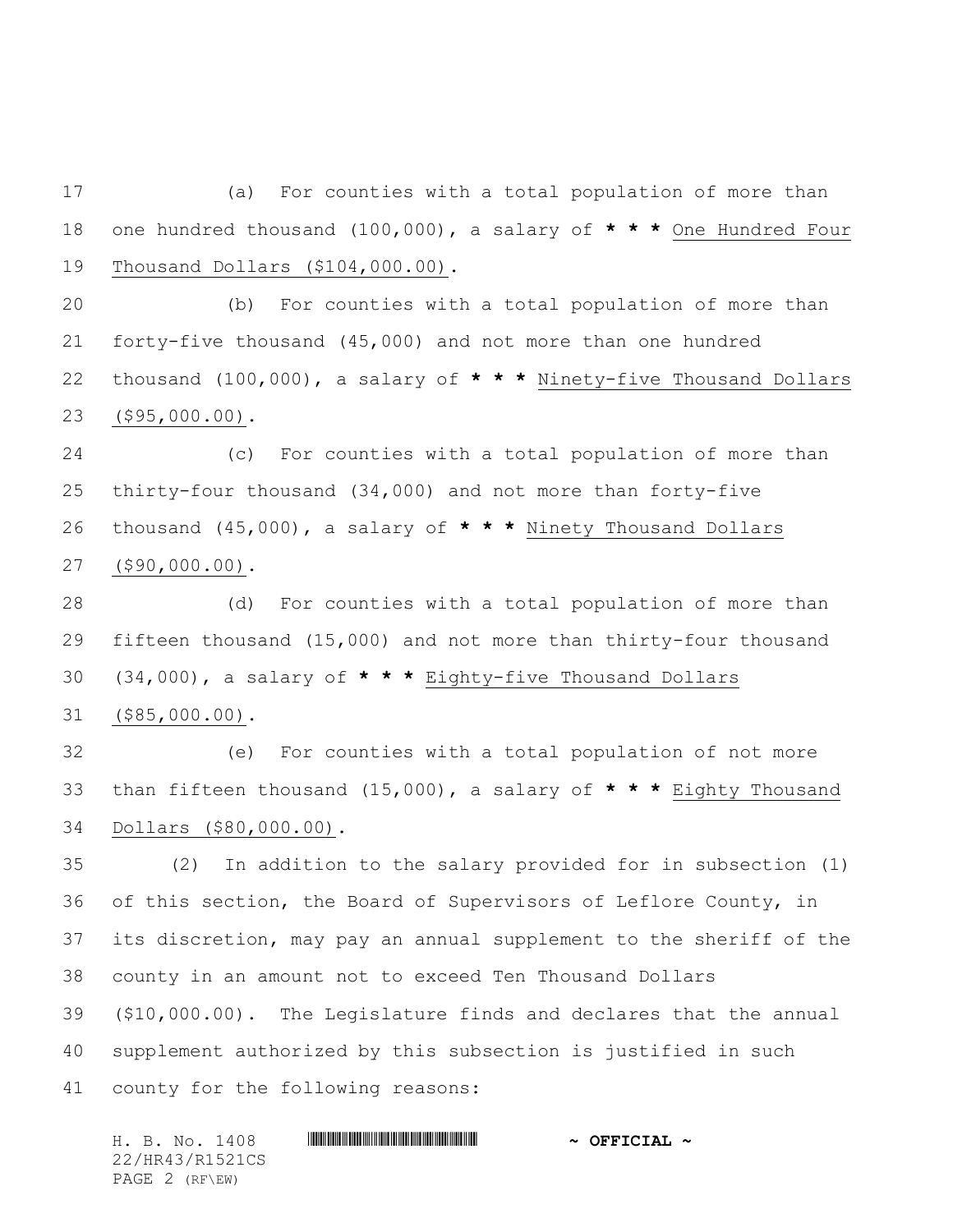(a) The Mississippi Department of Corrections operates and maintains a restitution center within the county;

 (b) The Mississippi Department of Corrections operates and maintains a community work center within the county;

 (c) There is a resident circuit court judge in the county whose office is located at the Leflore County Courthouse;

 (d) There is a resident chancery court judge in the county whose office is located at the Leflore County Courthouse;

 (e) The Magistrate for the Fourth Circuit Court District is located in the county and maintains his office at the Leflore County Courthouse;

 (f) The Region VI Mental Health-Mental Retardation Center, which serves a multicounty area, calls upon the sheriff to provide security for out-of-town mental patients, as well as patients from within the county;

 (g) The increased activity of the Child Support Division of the Department of Human Services in enforcing in the courts parental obligations has imposed additional duties on the sheriff; and

 (h) The dispatchers of the enhanced E-911 system in place in Leflore County have been placed under the direction and control of the sheriff.

 (3) In addition to the salary provided for in subsection (1) of this section, the Board of Supervisors of Rankin County, in its discretion, may pay an annual supplement to the sheriff of the

H. B. No. 1408 \*HR43/R1521CS\* **~ OFFICIAL ~** 22/HR43/R1521CS PAGE 3 (RF\EW)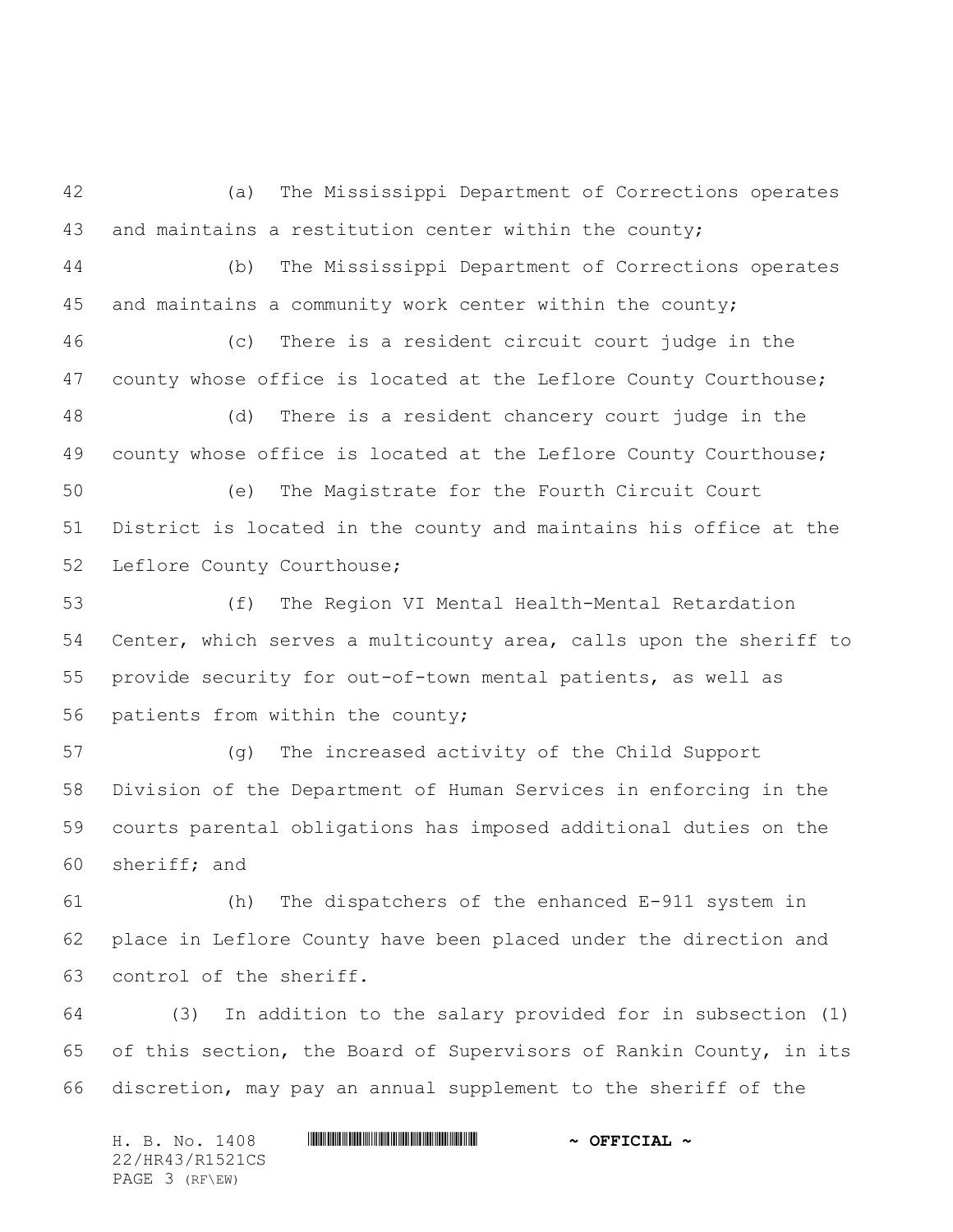county in an amount not to exceed Ten Thousand Dollars

 (\$10,000.00). The Legislature finds and declares that the annual supplement authorized by this subsection is justified in such county for the following reasons:

 (a) The Mississippi Department of Corrections operates and maintains the Central Mississippi Correctional Facility within the county;

 (b) The State Hospital is operated and maintained within the county at Whitfield;

 (c) Hudspeth Regional Center, a facility maintained for the care and treatment of persons with an intellectual disability, is located within the county;

 (d) The Mississippi Law Enforcement Officers Training Academy is operated and maintained within the county;

 (e) The State Fire Academy is operated and maintained 82 within the county;

83 (f) The Pearl River Valley Water Supply District, ordinarily known as the "Reservoir District," is located within the county;

 (g) The Jackson-Medgar Wiley Evers International Airport is located within the county;

 (h) The patrolling of the state properties located 89 within the county has imposed additional duties on the sheriff; and

H. B. No. 1408 \*HR43/R1521CS\* **~ OFFICIAL ~** 22/HR43/R1521CS PAGE 4 (RF\EW)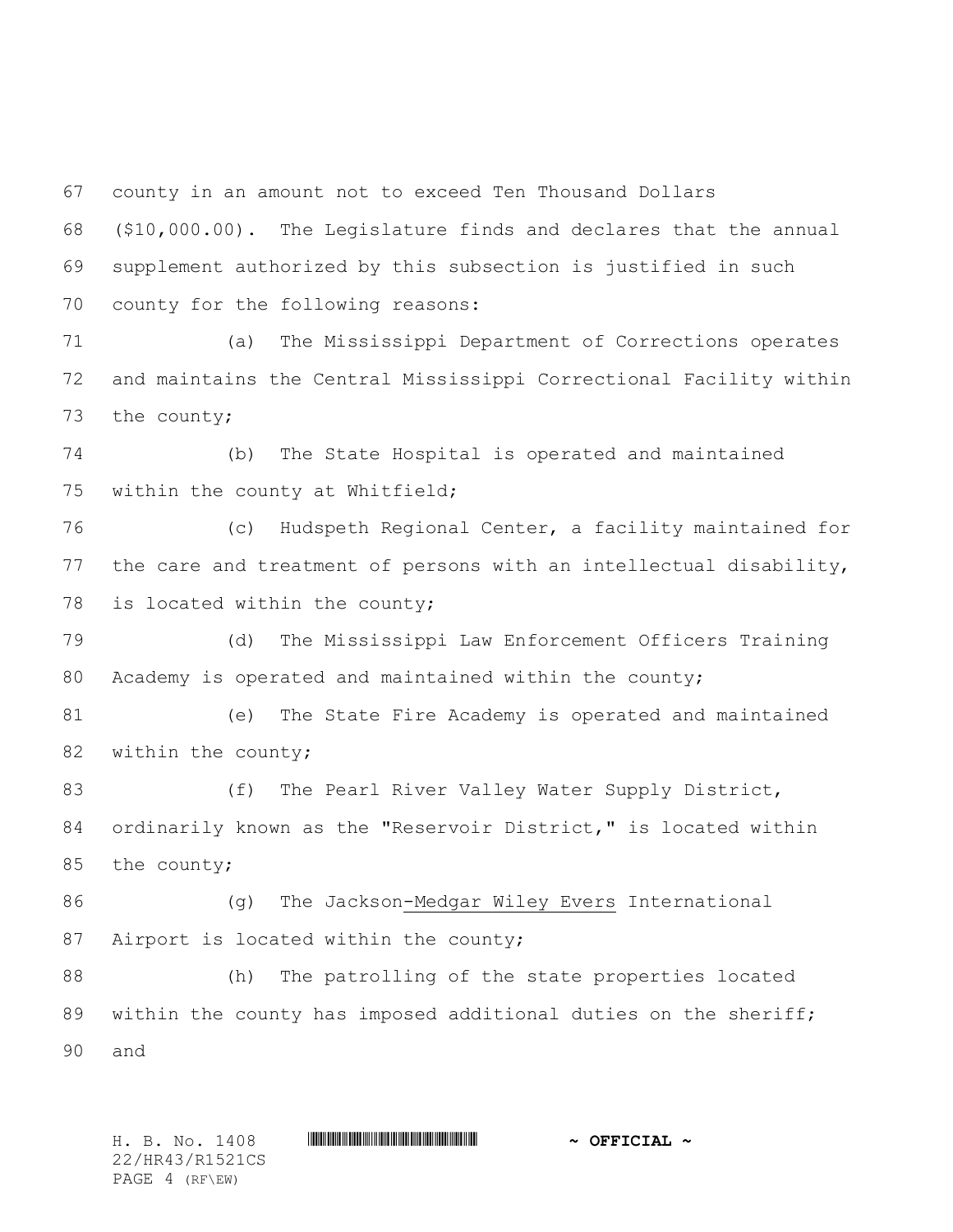(i) The sheriff, in addition to providing security to 92 the nearly one hundred thousand (100,000) residents of the county, has the duty to investigate, solve and assist in the prosecution of any misdemeanor or felony committed upon any state property located in Rankin County.

 (4) In addition to the salary provided for in subsection (1) 97 of this section, the Board of Supervisors of Neshoba County shall pay an annual supplement to the sheriff of the county an amount equal to Ten Thousand Dollars (\$10,000.00).

 (5) In addition to the salary provided for in subsection (1) 101 of this section, the Board of Supervisors of Tunica County, in its discretion, may pay an annual supplement to the sheriff of the county an amount equal to Ten Thousand Dollars (\$10,000.00), payable beginning April 1, 1997.

 (6) In addition to the salary provided for in subsection (1) of this section, the Board of Supervisors of Hinds County shall pay an annual supplement to the sheriff of the county in an amount equal to Fifteen Thousand Dollars (\$15,000.00). The Legislature finds and declares that the annual supplement authorized by this subsection is justified in such county for the following reasons:

 (a) Hinds County has the greatest population of any county, two hundred fifty-four thousand four hundred forty-one (254,441) by the 1990 census, being almost one hundred thousand (100,000) more than the next most populous county;

H. B. No. 1408 \*HR43/R1521CS\* **~ OFFICIAL ~** 22/HR43/R1521CS PAGE 5 (RF\EW)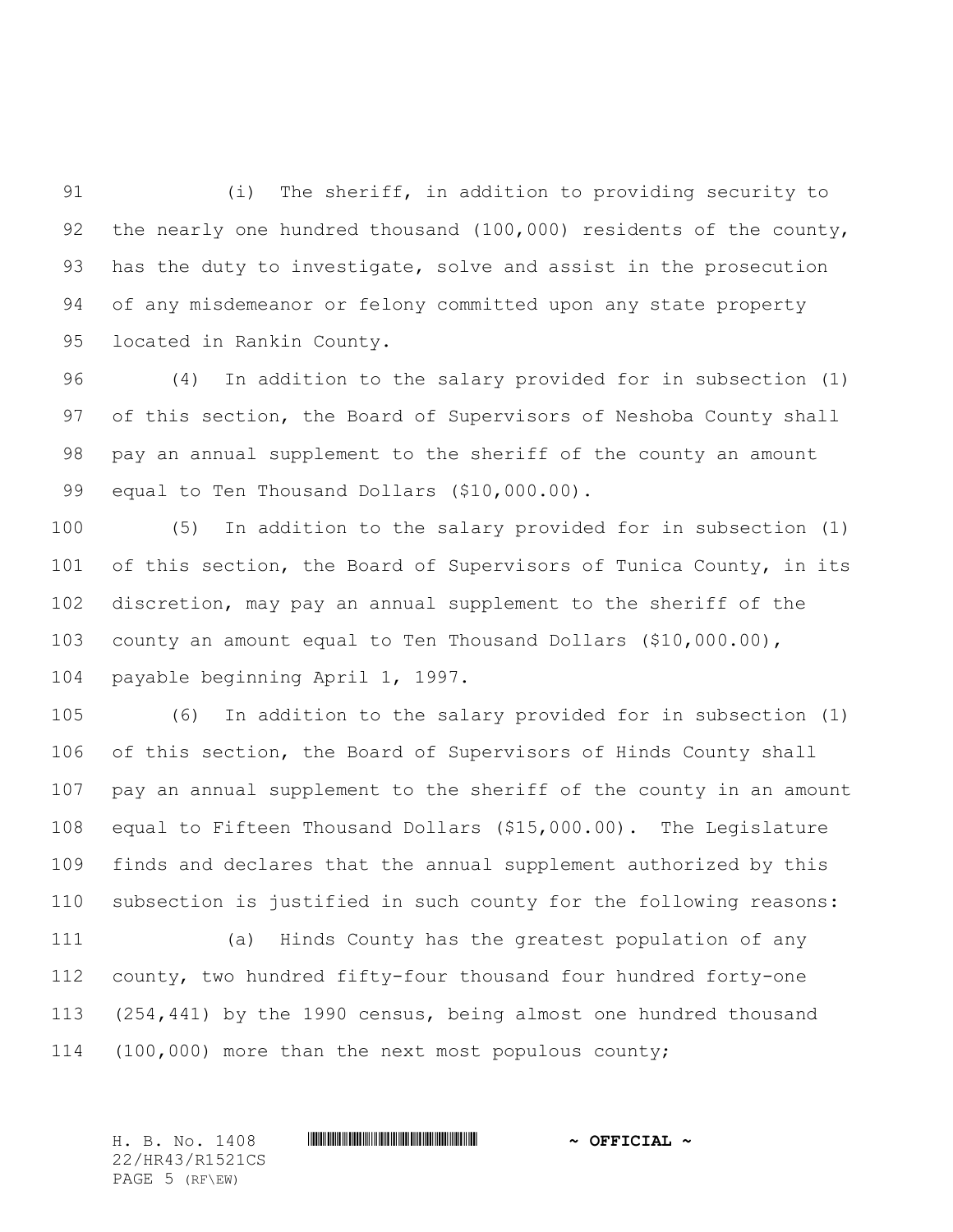(b) Hinds County is home to the State Capitol and the seat of all state government offices;

 (c) Hinds County is the third largest county in geographic area, containing eight hundred seventy-five (875) square miles;

 (d) Hinds County is comprised of two (2) judicial districts, each having a courthouse and county office buildings;

 (e) There are four (4) resident circuit judges, four (4) resident chancery judges, and three (3) resident county judges in Hinds County, the most of any county, with the sheriff acting as chief executive officer and provider of bailiff services for all;

 (f) The main offices for the clerk and most of the judges and magistrates for the United States District Court for the Southern District of Mississippi are located within the county;

 (g) The state's only urban university, Jackson State University, is located within the county;

 (h) The University of Mississippi Medical Center, combining the medical school, dental school, nursing school and 135 hospital, is located within the county;

 (i) Mississippi Veterans Memorial Stadium, the state's largest sports arena, is located within the county;

 (j) The Mississippi State Fairgrounds, including the Coliseum and Trade Mart, are located within the county;

H. B. No. 1408 \*HR43/R1521CS\* **~ OFFICIAL ~** 22/HR43/R1521CS PAGE 6 (RF\EW)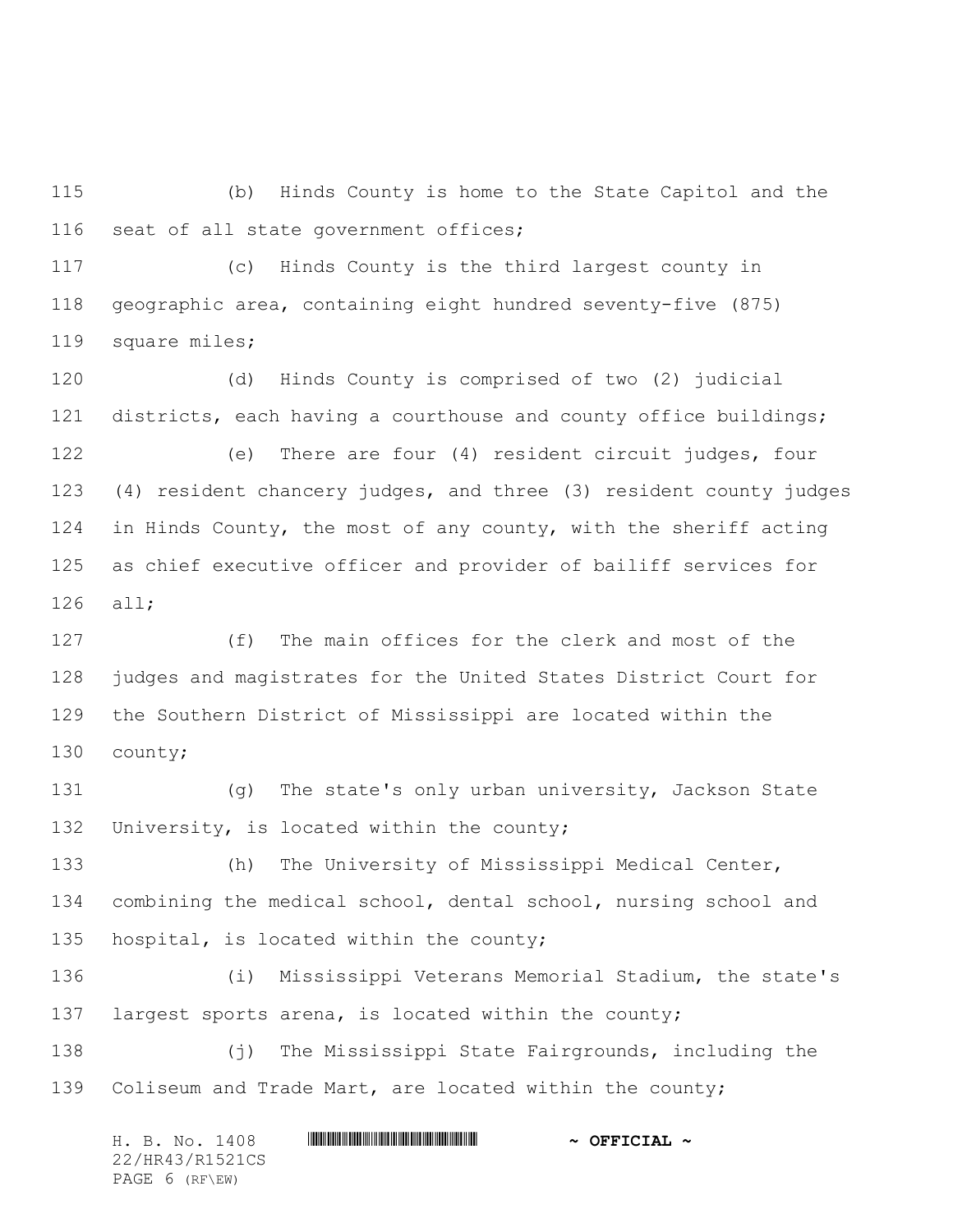(k) Hinds County has the largest criminal population in the state, such that the Hinds County Sheriff's Department operates the largest county jail system in the state, housing almost one thousand (1,000) inmates in three (3) separate detention facilities;

 (l) The Hinds County Sheriff's Department handles more mental and drug and alcohol commitment cases than any other sheriff's department in the state;

 (m) The Mississippi Department of Corrections maintains 149 a restitution center within the county;

 (n) The Mississippi Department of Corrections regularly houses as many as one hundred (100) state convicts within the Hinds County jail system; and

 (o) The Hinds County Sheriff's Department is regularly asked to provide security services not only at the Fairgrounds and Memorial Stadium, but also for events at the Mississippi Museum of Art and Jackson City Auditorium.

 (7) In addition to the salary provided for in subsection (1) of this section, the Board of Supervisors of Wilkinson County, in its discretion, may pay an annual supplement to the sheriff of the county in an amount not to exceed Ten Thousand Dollars (\$10,000.00). The Legislature finds and declares that the annual supplement authorized by this subsection is justified in such county because the Mississippi Department of Corrections contracts

H. B. No. 1408 \*HR43/R1521CS\* **~ OFFICIAL ~** 22/HR43/R1521CS PAGE 7 (RF\EW)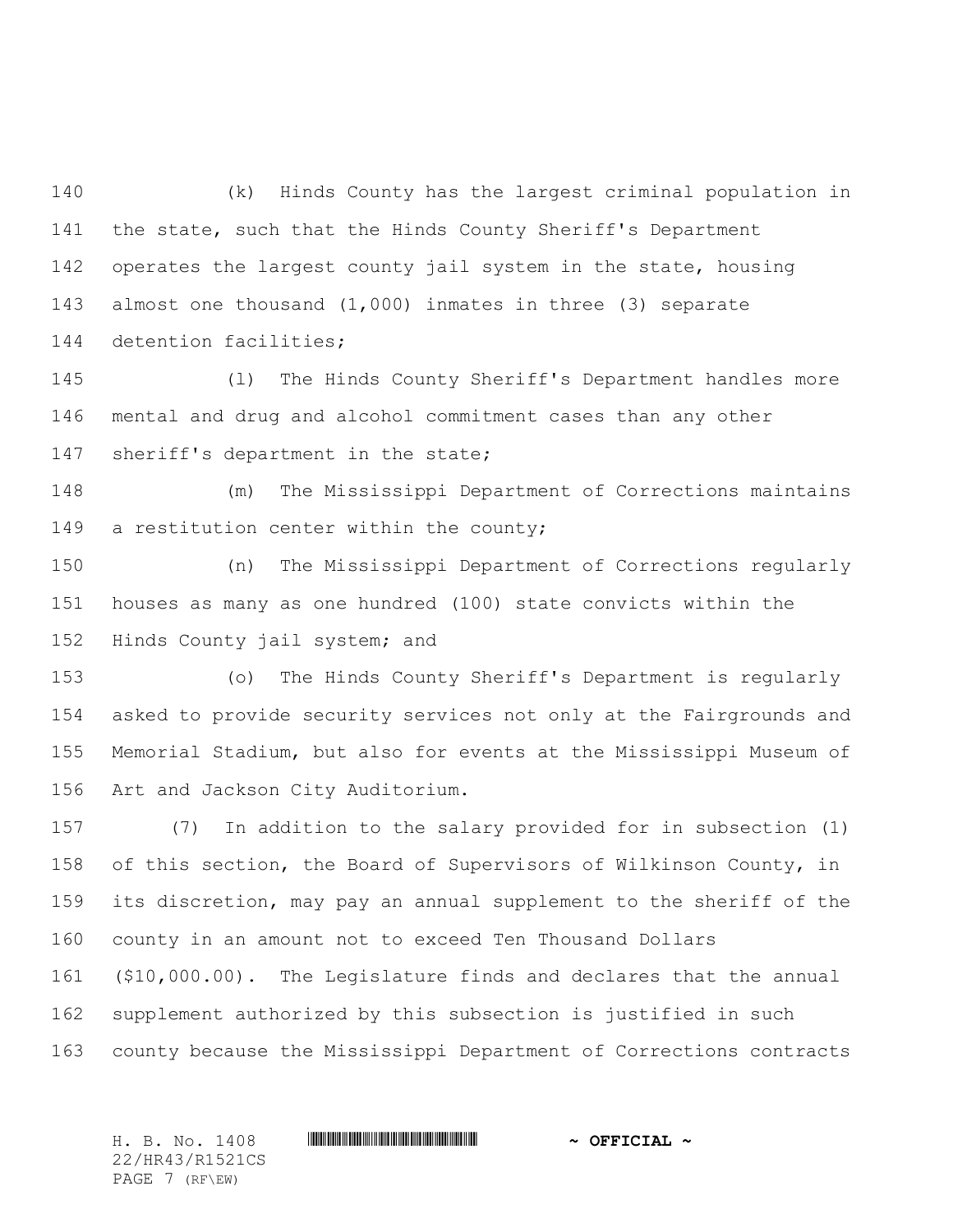for the private incarceration of state inmates at a private correctional facility within the county.

 (8) In addition to the salary provided for in subsection (1) of this section, the Board of Supervisors of Marshall County, in its discretion, may pay an annual supplement to the sheriff of the county in an amount not to exceed Ten Thousand Dollars (\$10,000.00). The Legislature finds and declares that the annual supplement authorized by this subsection is justified in such county because the Mississippi Department of Corrections contracts for the private incarceration of state inmates at a private correctional facility within the county.

 (9) In addition to the salary provided in subsection (1) of this section, the Board of Supervisors of Greene County, in its discretion, may pay an annual supplement to the sheriff of the county in an amount not to exceed Ten Thousand Dollars (\$10,000.00). The Legislature finds and declares that the annual supplement authorized by this subsection is justified in such county for the following reasons:

 (a) The Mississippi Department of Corrections operates and maintains the South Mississippi Correctional Facility within the county;

 (b) In 1996, additional facilities to house another one thousand four hundred sixteen (1,416) male offenders were constructed at the South Mississippi Correctional Facility within 188 the county; and

H. B. No. 1408 \*HR43/R1521CS\* **~ OFFICIAL ~** 22/HR43/R1521CS PAGE 8 (RF\EW)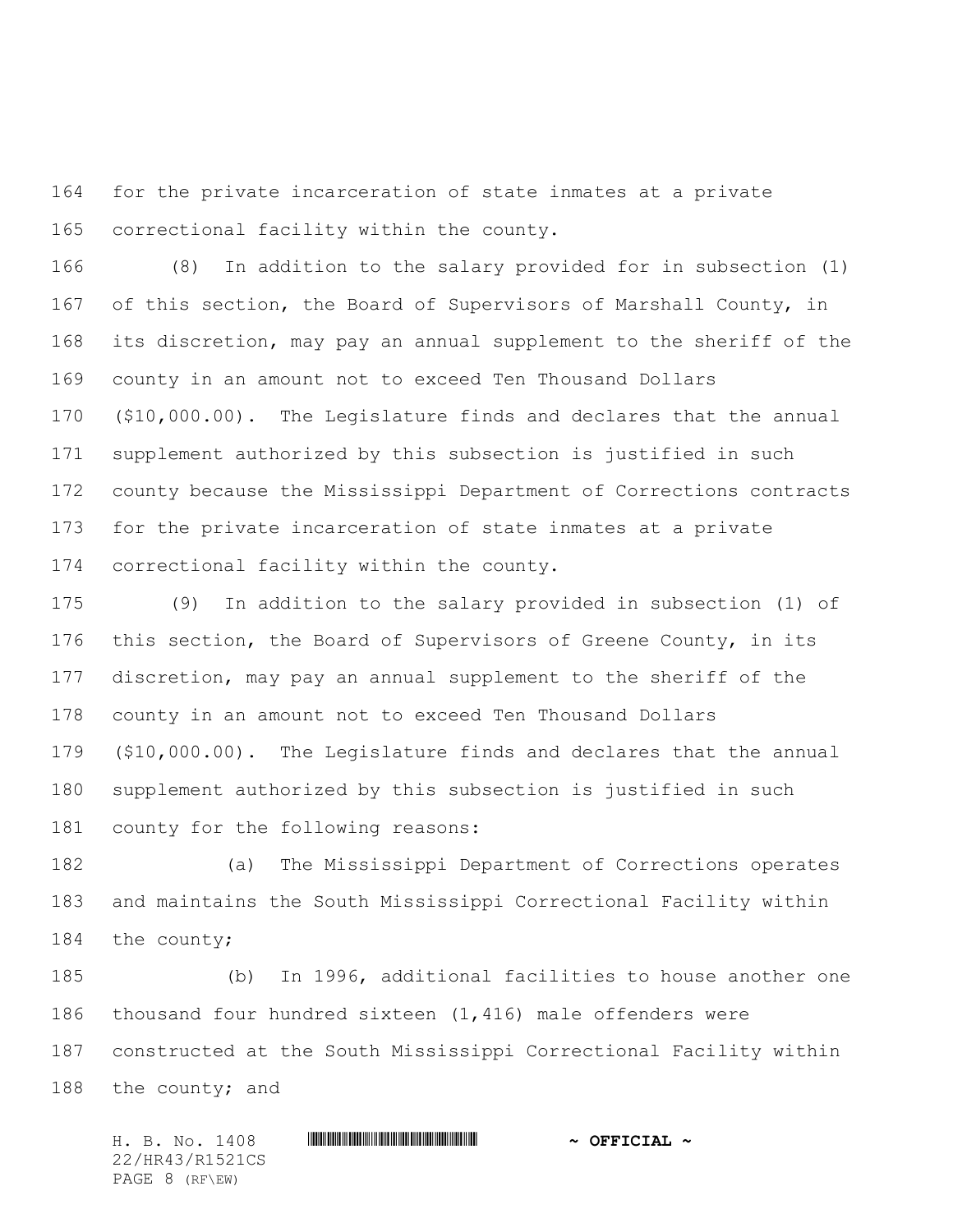(c) The patrolling of the state properties located within the county has imposed additional duties on the sheriff justifying additional compensation.

 (10) In addition to the salary provided in subsection (1) of this section, the board of supervisors of any county, in its discretion, may pay an annual supplement to the sheriff of the county in an amount not to exceed Ten Thousand Dollars (\$10,000.00). The amount of the supplement shall be spread on the minutes of the board. The annual supplement authorized in this subsection shall not be in addition to the annual supplements authorized in subsections (2) through (9).

 (11) (a) The salaries provided in this section shall be payable monthly on the first day of each calendar month by chancery clerk's warrant drawn on the general fund of the county; however, the board of supervisors, by resolution duly adopted and entered on its minutes, may provide that such salaries shall be paid semimonthly on the first and fifteenth day of each month. If a pay date falls on a weekend or legal holiday, salary payments shall be made on the workday immediately preceding the weekend or legal holiday.

 (b) At least Ten Dollars (\$10.00) from each fee collected and deposited into the county's general fund under the provisions of paragraphs (a), (c) and (g) of subsection (1) of Section 25-7-19 shall be used for the sheriffs' salaries authorized in Section 25-3-25; as such Ten Dollar (\$10.00) amount

H. B. No. 1408 \*HR43/R1521CS\* **~ OFFICIAL ~** 22/HR43/R1521CS PAGE 9 (RF\EW)